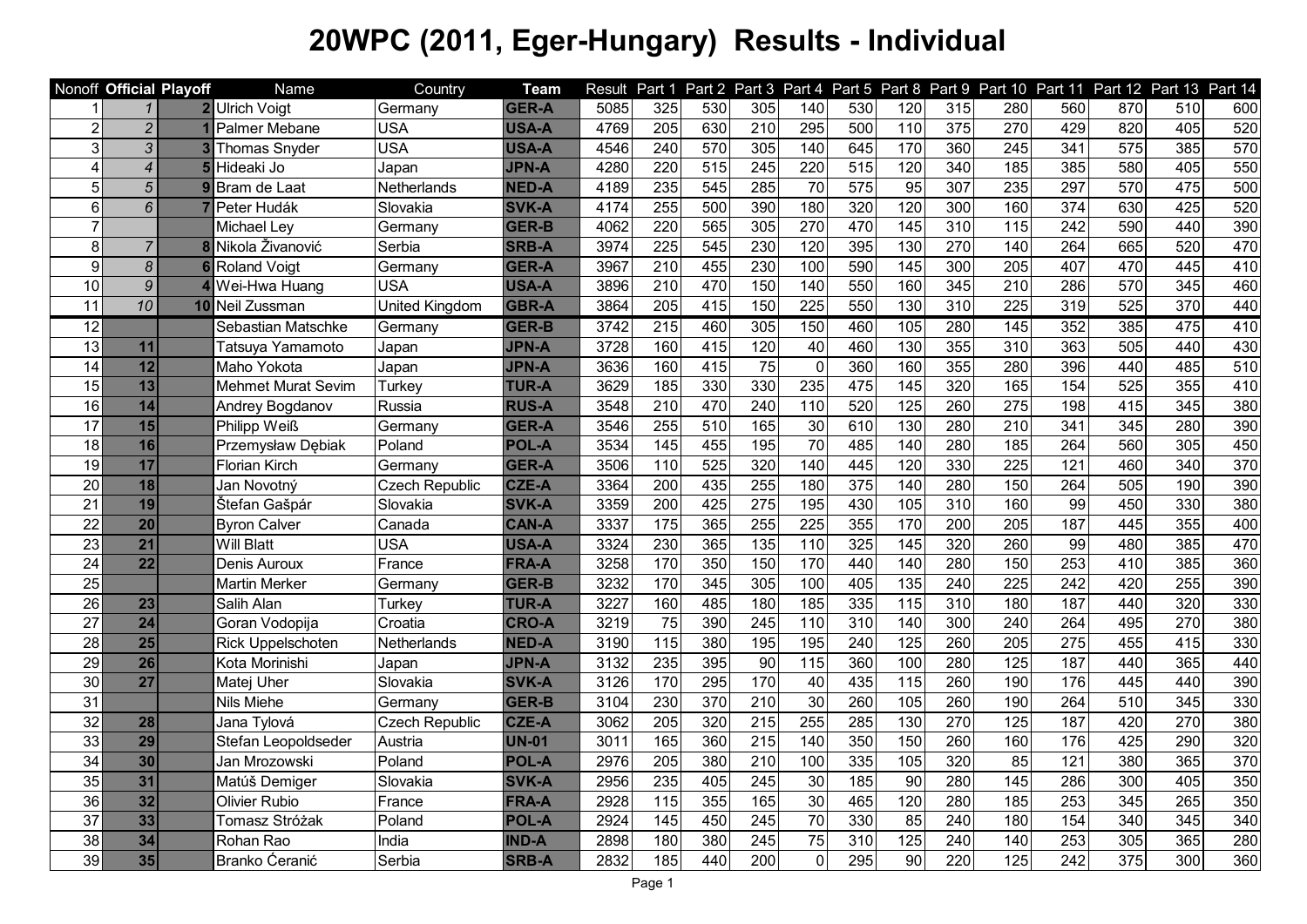|                 | Nonoff Official Playoff | Name                      | Country                 | <b>Team</b>  | Result            | Part 1            |                  |                  |                 |                  |                 |                  |                   |                  |                  | Part 2 Part 3 Part 4 Part 5 Part 8 Part 9 Part 10 Part 11 Part 12 Part 13 Part 14 |                  |
|-----------------|-------------------------|---------------------------|-------------------------|--------------|-------------------|-------------------|------------------|------------------|-----------------|------------------|-----------------|------------------|-------------------|------------------|------------------|-----------------------------------------------------------------------------------|------------------|
| 40              | 36                      | <b>Tiit Vunk</b>          | Estonia                 | <b>EST-A</b> | 2813              | 185               | 340              | 260              | 70              | 330              | 130             | 230              | 175               | 88               | 385              | 260                                                                               | 360              |
| $\overline{41}$ | $\overline{37}$         | Annick Weyzig             | Netherlands             | <b>NED-A</b> | 2788              | $\frac{110}{110}$ | 385              | 170              | 115             | 320              | 185             | $\overline{200}$ | 105               | $\overline{88}$  | 435              | $\frac{1}{335}$                                                                   | 340              |
| 42              | 38                      | Robert Babilon            | <b>Czech Republic</b>   | <b>CZE-A</b> | 2769              | 150               | 315              | 120              | 60              | 340              | 120             | 220              | $\overline{135}$  | 264              | 490              | 285                                                                               | 270              |
| 43              | 39                      | Jakub Hrazdira            | <b>Czech Republic</b>   | <b>CZE-A</b> | 2708              | 175               | 425              | 200              | 130             | 315              | 80              | 220              | 105               | 143              | 385              | 230                                                                               | 300              |
| 44              | 40                      | David McNeill             | United Kingdom          | <b>GBR-A</b> | 2679              | 100               | 340              | 245              | 115             | 330              | 155             | 180              | 110               | 209              | 345              | 240                                                                               | 310              |
| 45              | 41                      | Deyan Razsadov            | <b>Bulgaria</b>         | <b>UN-02</b> | 2658              | 80                | 280              | 245              | $\mathbf 0$     | 365              | 145             | 240              | 130               | 143              | 475              | 215                                                                               | 340              |
| 46              | 42                      | Serkan Yürekli            | Turkey                  | <b>TUR-A</b> | 2642              | 205               | 350              | 165              | $\mathbf 0$     | 230              | 115             | 240              | 100               | 242              | 410              | 305                                                                               | 280              |
| $\overline{47}$ | 43                      | Ruben Gafencu             | Romania                 | <b>ROM-A</b> | 2618              | 135               | 250              | 105              | 30              | 285              | 105             | 305              | 130               | 198              | 450              | $\overline{245}$                                                                  | 380              |
| 48              | 44                      | Derek Kisman              | Canada                  | <b>CAN-A</b> | 2578              | 190               | 185              | 170              | 30              | 390              | 145             | 290              | 185               | $\overline{143}$ | $\overline{345}$ | 185                                                                               | 320              |
| 49              | 45                      | Sylwester Błaszczuk       | Poland                  | <b>POL-A</b> | 2574              | 185               | 265              | 125              | $\overline{70}$ | 370              | 90              | 240              | 110               | 209              | 275              | 335                                                                               | 300              |
| 50              | 46                      | Zrinka Kokot              | Croatia                 | <b>CRO-A</b> | 2561              | 145               | 300              | $\overline{245}$ | $\mathbf 0$     | 300              | $\overline{90}$ | 250              | $\overline{135}$  | 176              | 455              | 175                                                                               | 290              |
| 51              |                         | Jonathan Rivet            | <b>USA</b>              | <b>UN-05</b> | 2548              | 65                | 305              | 120              | 195             | 330              | 145             | 230              | 160               | $\overline{88}$  | 500              | 160                                                                               | 250              |
| 52              |                         | <b>Bastien Vial-Jaime</b> | France                  | <b>FRA-B</b> | 2535              | 170               | 350              | 185              | 100             | 245              | $\overline{75}$ | 220              | 160               | 110              | 280              | 340                                                                               | 300              |
| 53              | 47                      | Barna-László Bernát       | Romania                 | <b>ROM-A</b> | 2529              | 85                | 305              | 150              | 100             | 170              | 130             | 200              | 150               | 264              | $\overline{310}$ | 305                                                                               | 360              |
| $\overline{54}$ |                         | Jason Zuffranieri         | <b>USA</b>              | <b>UN-05</b> | 2493              | 175               | 290              | 150              | 115             | 225              | 185             | 220              | $\overline{60}$   | $\overline{143}$ | 295              | $\overline{315}$                                                                  | 320              |
| 55              | 48                      | Jean-Christophe Novelli   | France                  | <b>FRA-A</b> | 2483              | 120               | 310              | 120              | 70              | 300              | 90              | 210              | 105               | 143              | 465              | 270                                                                               | 280              |
| 56              |                         | Hubert Wagner             | Germany                 | <b>UN-03</b> | 2481              | 145               | 350              | 90               | $\mathbf 0$     | 350              | 100             | 240              | 205               | 176              | 315              | 200                                                                               | 310              |
| 57              | 49                      | Taner Karabulut           | Turkey                  | <b>TUR-A</b> | 2480              | 145               | 340              | 140              | 100             | 335              | 110             | 240              | 105               | 165              | 290              | 220                                                                               | 290              |
| 58              | 50                      | Vincent Bertrand          | Belgium                 | <b>BEL-A</b> | 2469              | 145               | 320              | 245              | $\overline{70}$ | 210              | 110             | 250              | 90                | 209              | 300              | 220                                                                               | 300              |
| 59              | 51                      | <b>Bart Leemans</b>       | Belgium                 | <b>BEL-A</b> | 2465              | 65                | 220              | 200              | 125             | 355              | 155             | 220              | 155               | 165              | 355              | 190                                                                               | 260              |
| 60              | 52                      | Aline Koch                | France                  | <b>FRA-A</b> | 2435              | 120               | 385              | 135              | 30              | 225              | 115             | $\overline{210}$ | 95                | 165              | 430              | 215                                                                               | 310              |
| 61              | 53                      | Dragan Tolomanoski        | Bosnia and Herzeg UN-06 |              | 2379              | $\frac{175}{2}$   | 355              | 90               | 100             | 290              | 145             | 190              | 125               | 99               | 305              | 195                                                                               | 310              |
| 62              | 54                      | Stefano Forcolin          | Italy                   | <b>ITA-A</b> | 2356              | 180               | 270              | $\overline{210}$ | $\overline{70}$ | $\frac{1}{175}$  | 135             | 260              | 85                | 231              | 280              | 160                                                                               | 300              |
| 63              | 55                      | Matthias Reichmayr        | Austria                 | <b>UN-01</b> | 2354              | 175               | 270              | $\overline{245}$ | 40              | 175              | 110             | 315              | 80                | 154              | 230              | 220                                                                               | 340              |
| 64              | 56                      | Riad Khanmagomedov        | Russia                  | <b>RUS-A</b> | 2349              | 175               | $\overline{240}$ | 95               | 60              | 345              | 95              | 220              | 120               | 209              | 325              | 145                                                                               | 320              |
| 65              |                         | Frédérique Rogeaux        | France                  | <b>FRA-B</b> | 2312              | 190               | 305              | 170              | $\mathbf 0$     | 175              | 100             | 220              | 105               | 187              | 305              | $\overline{275}$                                                                  | 280              |
| 66              | 57                      | Niko Ritari               | Finland                 | <b>FIN-A</b> | 2309              | 120               | 315              | 150              | $\mathbf 0$     | $\overline{215}$ | 120             | 200              | 105               | 209              | 285              | 290                                                                               | 300              |
| 67              | 58                      | Jaakko Kangasharju        | Finland                 | <b>FIN-A</b> | 2257              | 100               | 270              | 150              | $\mathbf 0$     | 245              | 140             | $\overline{200}$ | 140               | 187              | 280              | 235                                                                               | 310              |
| 68              |                         | Gülce Senem Özkütük Y     | Turkey                  | <b>UN-06</b> | 2255              | 115               | 270              | 150              | 100             | 255              | 100             | 210              | 175               | 220              | 195              | 185                                                                               | 280              |
| 69              | 59                      | Oskar Saarno              | Finland                 | <b>FIN-A</b> | 2248              | 130               | 245              | 140              | 185             | 300              | 140             | 230              | 85                | 198              | 120              | 185                                                                               | 290              |
| 70              | 60                      | <b>Tom Collyer</b>        | United Kingdom          | <b>GBR-A</b> | 2220              | 130               | 285              | 120              | 100             | 155              | 130             | 315              | 85                | 110              | 245              | 245                                                                               | 300              |
| 71              |                         | Jakub Ondroušek           | <b>Czech Republic</b>   | <b>CZE-B</b> | 2214              | $\overline{135}$  | 265              | 120              | 115             | 230              | 140             | 220              | 55                | 154              | 285              | 255                                                                               | 240              |
| 72              |                         | Jana Břízová              | <b>Czech Republic</b>   | <b>CZE-B</b> | 2209              | 160               | 260              | 180              | 30              | 140              | 135             | 240              | 80                | 154              | 270              | 230                                                                               | 330              |
| 73              |                         | Paweł Rachel              | Poland                  | <b>UN-05</b> | 2202              | 130               | 250              | $\overline{135}$ | 30              | 240              | $\overline{90}$ | 240              | $\frac{115}{115}$ | $\overline{132}$ | 235              | 295                                                                               | 310              |
| $\overline{74}$ | 61                      | Andrey Lemesh             | Russia                  | <b>RUS-A</b> | 2166              | 175               | 295              | 120              | 30              | 220              | 120             | 120              | 85                | 121              | 250              | 280                                                                               | 350              |
| $\overline{75}$ | 62                      | Vladimir Portugalov       | <b>Belarus</b>          | <b>UN-02</b> | $\overline{2160}$ | 65                | 260              | 150              | 60              | 220              | 100             | 190              | 140               | 220              | 295              | 240                                                                               | 220              |
| $\overline{76}$ | 63                      | Čedomir Milanović         | Serbia                  | <b>SRB-A</b> | 2139              | 120               | 300              | 125              | $\mathbf 0$     | 220              | 155             | 200              | $\overline{40}$   | 99               | 320              | 270                                                                               | 290              |
| $\overline{77}$ | 64                      | Rauno Pärnits             | Estonia                 | <b>EST-A</b> | 2119              | 145               | 280              | 125              | 30              | 190              | 120             | 120              | 85                | 209              | 350              | 155                                                                               | $\overline{310}$ |
| $\overline{3}$  | 65                      | Vladislav Klyachin        | Russia                  | <b>RUS-A</b> | 2102              | 85                | $\overline{320}$ | 95               | $\overline{0}$  | $\overline{215}$ | 150             | 150              | 125               | 187              | 345              | 200                                                                               | 230              |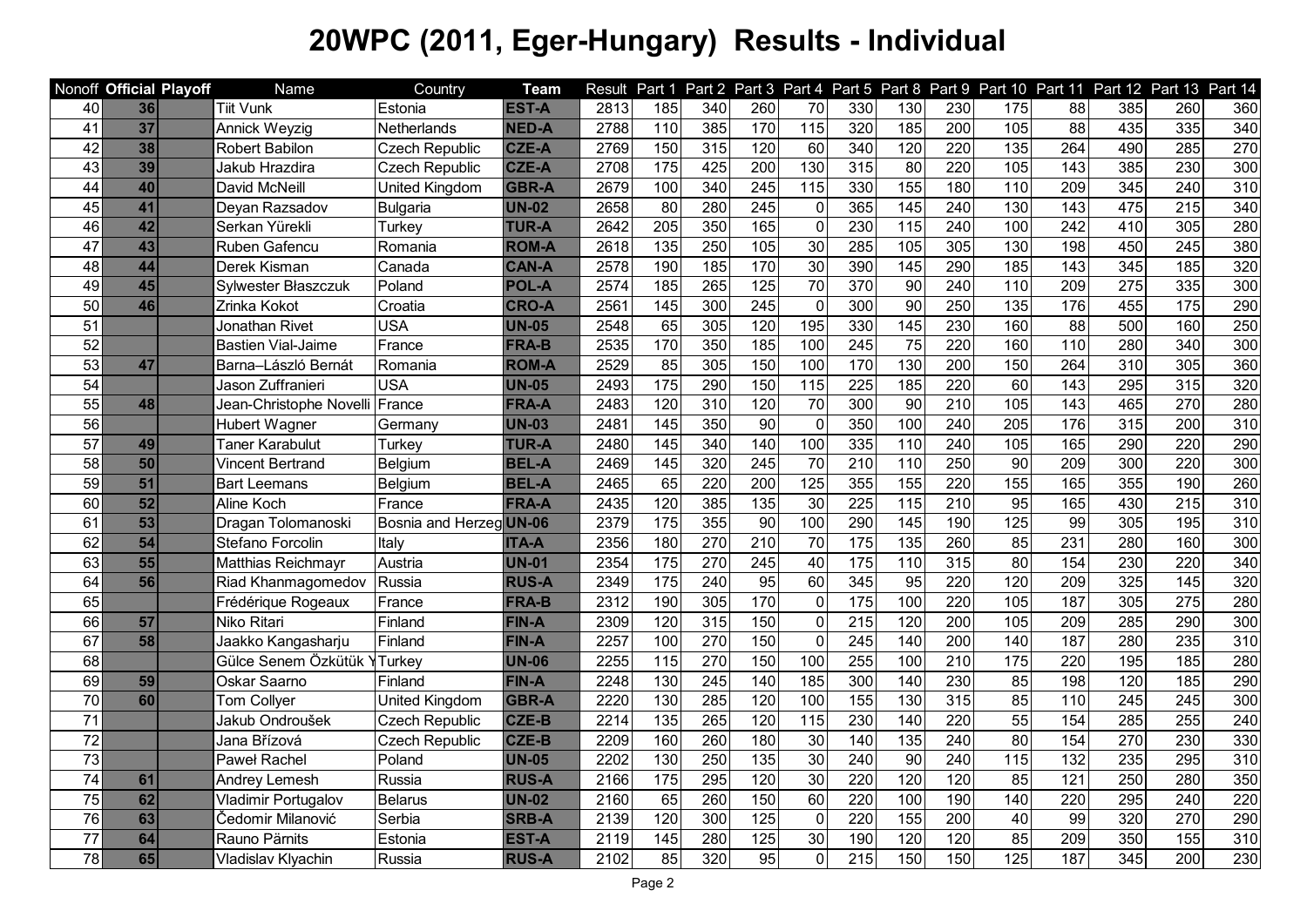|     | Nonoff Official Playoff | Name                            | Country               | <b>Team</b>  | Result | Part 1            |                  |                 |                 |     |                   |                  |                  |                  |                  | Part 2 Part 3 Part 4 Part 5 Part 8 Part 9 Part 10 Part 11 Part 12 Part 13 Part 14 |     |
|-----|-------------------------|---------------------------------|-----------------------|--------------|--------|-------------------|------------------|-----------------|-----------------|-----|-------------------|------------------|------------------|------------------|------------------|-----------------------------------------------------------------------------------|-----|
| 79  | 66                      | Philippe Niederkorn             | Belgium               | <b>BEL-A</b> | 2095   | 150               | 290              | 75              | 100             | 260 | 145               | 180              | $\frac{1}{25}$   | 110              | 315              | 145                                                                               | 200 |
| 80  | 67                      | Zoran Tanasić                   | Serbia                | <b>SRB-A</b> | 2094   | $\frac{145}{145}$ | 330              | 195             | 100             | 170 | $\overline{70}$   | 180              | 105              | 154              | 195              | 220                                                                               | 230 |
| 81  | 68                      | <b>Gareth Moore</b>             | United Kingdom        | <b>GBR-A</b> | 2079   | 140               | $\overline{220}$ | 45              | $\mathbf 0$     | 290 | 160               | 220              | 195              | 99               | 265              | 185                                                                               | 260 |
| 82  | 69                      | Sanda Reić Tomaš                | Croatia               | <b>CRO-A</b> | 2066   | 135               | 235              | 90              | $\overline{70}$ | 255 | 135               | 200              | 95               | 121              | 350              | 110                                                                               | 270 |
| 83  | 70                      | Daniele Filippone               | Italy                 | <b>ITA-A</b> | 2059   | 100               | 290              | 90              | $\mathbf 0$     | 285 | 105               | 180              | 135              | 154              | 320              | 110                                                                               | 290 |
| 84  | $\overline{71}$         | Delia Keetman                   | Netherlands           | <b>NED-A</b> | 2055   | 160               | 255              | 170             | $\overline{70}$ | 115 | 145               | 160              | 130              | 110              | 330              | 140                                                                               | 270 |
| 85  | $\overline{72}$         | Katalin Szalayné Stolmá Hungary |                       | <b>HUN-A</b> | 2052   | 120               | 245              | 150             | 30              | 100 | 155               | 150              | 190              | 132              | 320              | 260                                                                               | 200 |
| 86  | 73                      | Giulia Franceschini             | Italy                 | <b>ITA-A</b> | 2023   | 125               | 220              | 120             | 30              | 240 | 105               | 180              | 105              | 143              | 365              | 190                                                                               | 200 |
| 87  |                         | Jiří Hrdina                     | <b>Czech Republic</b> | <b>CZE-B</b> | 1995   | 130               | 220              | 170             | 30              | 255 | 160               | 180              | 75               | 110              | 295              | 150                                                                               | 220 |
| 88  | 74                      | Olga Shut                       | <b>Belarus</b>        | <b>UN-02</b> | 1978   | 115               | 235              | 200             | 40              | 155 | 115               | 130              | 125              | 143              | 300              | 130                                                                               | 290 |
| 89  | 75                      | Martin Pei                      | Canada                | <b>CAN-A</b> | 1967   | 60                | 295              | 150             | 30              | 265 | 125               | 240              | 120              | $\overline{132}$ | 145              | 145                                                                               | 260 |
| 90  | 76                      | Tamás Antal                     | Hungary               | <b>HUN-A</b> | 1948   | 170               | 300              | 15              | $\mathbf 0$     | 225 | 90                | 150              | 120              | 143              | 270              | 225                                                                               | 240 |
| 91  | $\overline{77}$         | Tamás Csizmazia                 | Hungary               | <b>HUN-A</b> | 1875   | 125               | $\overline{210}$ | 95              | $\mathbf 0$     | 320 | 100               | 190              | $\overline{115}$ | 55               | 335              | 110                                                                               | 220 |
| 92  |                         | Zuzana Hromcová                 | Slovakia              | <b>SVK-B</b> | 1858   | 160               | 305              | 150             | 75              | 155 | 80                | 200              | $\overline{60}$  | 143              | 160              | 140                                                                               | 230 |
| 93  | 78                      | Alberto Fabris                  | Italv                 | <b>ITA-A</b> | 1843   | 70                | 280              | 200             | 30              | 85  | 130               | 180              | 110              | $\overline{143}$ | 165              | 230                                                                               | 220 |
| 94  |                         | Alan O'Donnell                  | United Kingdom        | <b>GBR-B</b> | 1839   | 55                | 130              | 150             | 75              | 190 | 140               | 190              | 115              | 154              | 255              | 165                                                                               | 220 |
| 95  |                         | Ömer Faruk Yatkın               | Turkey                | <b>TUR-B</b> | 1835   | 145               | 190              | 75              | 75              | 160 | 100               | 150              | 105              | 110              | 250              | 255                                                                               | 220 |
| 96  |                         | Emma McCaughan                  | United Kingdom        | <b>GBR-B</b> | 1816   | 130               | 195              | 195             | $\mathbf 0$     | 165 | 140               | 130              | 150              | 121              | 165              | 185                                                                               | 240 |
| 97  |                         | Fatih Kamer Anda                | Turkey                | <b>TUR-B</b> | 1797   | 75                | 230              | 105             | 30              | 85  | 120               | $\overline{210}$ | 115              | 242              | 160              | 205                                                                               | 220 |
| 98  | 79                      | <b>Claudine Thiry</b>           | Luxembourg            | <b>UN-03</b> | 1783   | 60                | 215              | 120             | $\overline{70}$ | 315 | 95                | 140              | 90               | 143              | 215              | 150                                                                               | 170 |
| 99  | 80                      | Vasso Kalaitzidou               | Greece                | <b>GRE-A</b> | 1747   | 85                | 185              | 75              | $\overline{70}$ | 195 | 110               | 130              | 65               | 187              | 240              | 175                                                                               | 230 |
| 100 | 81                      | Dave Baines                     | Canada                | <b>CAN-A</b> | 1746   | 85                | 235              | $\overline{75}$ | 145             | 165 | $\frac{175}{175}$ | 160              | $\overline{35}$  | 66               | $\frac{140}{ }$  | 195                                                                               | 220 |
| 101 | 82                      | Liisa Sarakontu                 | Finland               | <b>FIN-A</b> | 1744   | 125               | 260              | 45              | $\mathbf 0$     | 130 | 105               | 220              | 125              | 154              | 185              | 195                                                                               | 200 |
| 102 | 83                      | Jaan Laks                       | Estonia               | <b>EST-A</b> | 1741   | $\overline{90}$   | 195              | 45              | 70              | 265 | 130               | 130              | 85               | 121              | 230              | 170                                                                               | 210 |
| 103 |                         | Nick Gardner                    | United Kingdom        | <b>GBR-B</b> | 1727   | 75                | 220              | 45              | $\mathbf 0$     | 250 | 110               | 180              | 60               | 187              | 180              | 190                                                                               | 230 |
| 104 | 84                      | Janus Kayser Gjøe               | Denmark               | <b>UN-07</b> | 1721   | 50                | 200              | $\overline{15}$ | $\mathbf 0$     | 255 | $\overline{75}$   | $\overline{80}$  | 75               | $\overline{121}$ | 255              | 95                                                                                | 500 |
| 105 |                         | Ivana Štiptová                  | Slovakia              | <b>SVK-B</b> | 1706   | $\overline{90}$   | 225              | 45              | 30              | 80  | $\overline{75}$   | 180              | $\overline{60}$  | 176              | 365              | 150                                                                               | 230 |
| 106 | 85                      | Rajesh Kumar                    | India                 | <b>IND-A</b> | 1691   | 75                | 225              | 125             | $\mathbf 0$     | 75  | 80                | 190              | $\overline{70}$  | 121              | $\overline{275}$ | 205                                                                               | 250 |
| 107 | 86                      | Krešimir Stracenski             | Croatia               | <b>CRO-A</b> | 1684   | 70                | 195              | 60              | 30              | 200 | 80                | 90               | 105              | 154              | 270              | 220                                                                               | 210 |
| 108 |                         | Zdeněk Vodička                  | <b>Czech Republic</b> | <b>CZE-B</b> | 1654   | $\frac{115}{115}$ | 150              | 95              | 100             | 140 | 145               | 140              | 115              | 154              | 120              | 140                                                                               | 240 |
| 109 | 87                      | Emese Medvegyné Balo Hungary    |                       | <b>HUN-A</b> | 1652   | 160               | 245              | 45              | 30              | 180 | 95                | 160              | 105              | 132              | 210              | 90                                                                                | 200 |
| 110 |                         | Wilbert Zwart                   | Netherlands           | <b>UN-04</b> | 1647   | 65                | 180              | 120             | 30              | 140 | 95                | 180              | 120              | $\overline{77}$  | 225              | 205                                                                               | 210 |
| 111 | 88                      | Markus Roth                     | Switzerland           | <b>UN-01</b> | 1587   | 155               | 200              | $\overline{75}$ | $\overline{70}$ | 170 | 60                | 150              | 50               | $\overline{77}$  | 215              | 115                                                                               | 250 |
| 112 |                         | Christoph Seeliger              | Germanv               | <b>UN-03</b> | 1583   | 105               | $\overline{210}$ | $\overline{75}$ | $\overline{70}$ | 135 | 95                | 120              | 80               | $\overline{88}$  | 175              | 220                                                                               | 210 |
| 113 |                         | Sylvain Caudmont                | France                | <b>FRA-B</b> | 1557   | 85                | 155              | 90              | 30              | 110 | 150               | 120              | $\overline{60}$  | $\overline{77}$  | 235              | 245                                                                               | 200 |
| 114 | 89                      | Minfang Lin                     | China                 | <b>UN-08</b> | 1532   | 100               | 200              | 120             | 30              | 105 | 100               | 140              | 60               | $\overline{132}$ | 180              | 195                                                                               | 170 |
| 115 | 90                      | Anthonis Noor                   | Belgium               | <b>BEL-A</b> | 1504   | 55                | 155              | 15              | 100             | 115 | 115               | 160              | 125              | $\overline{44}$  | 250              | 150                                                                               | 220 |
| 116 | 91                      | Rajib Ranjan Borah              | India                 | <b>IND-A</b> | 1495   | $\overline{75}$   | 265              | $\overline{75}$ | 30              | 165 | 40                | 70               | 95               | 110              | 230              | 160                                                                               | 180 |
| 117 |                         | Jouni Särkijärvi                | Finland               | <b>UN-04</b> | 1468   | 75                | $\overline{200}$ | $\overline{75}$ | 30              | 130 | 120               | 160              | 75               | 33               | 270              | 130                                                                               | 170 |